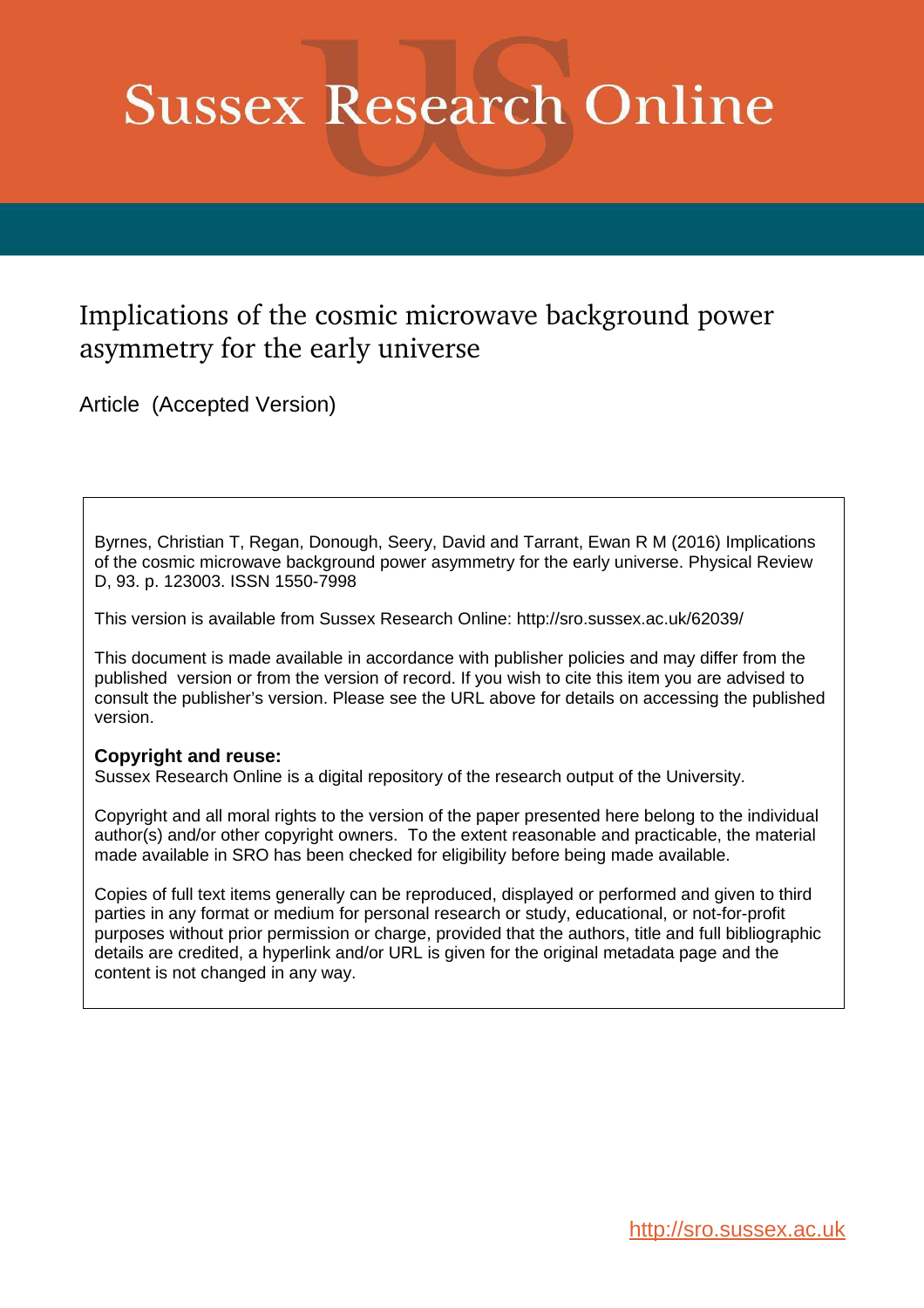#### Implications of the CMB power asymmetry for the early universe

Christian T. Byrnes,<sup>∗</sup> Donough Regan,† David Seery,‡ and Ewan R. M. Tarrant

Astronomy Centre, University of Sussex, Falmer, Brighton BN1 9QH, UK

Observations of the microwave background fluctuations suggest a scale-dependent amplitude asymmetry of roughly  $2.5\sigma$  significance. Inflationary explanations for this 'anomaly' require non-Gaussian fluctuations which couple observable modes to those on much larger scales. In this Letter we describe an analysis of such scenarios which significantly extends previous treatments. We identify the non-Gaussian 'response function' which characterizes the asymmetry, and show that it is non-trivial to construct a model which yields a sufficient amplitude: many independent fine tunings are required, often making such models appear less likely than the anomaly they seek to explain. We present an explicit model satisfying observational constraints and determine for the first time how large its bispectrum would appear to a Planck-like experiment. Although this model is merely illustrative, we expect it is a good proxy for the bispectrum in a sizeable class of models which generate a scale-dependent response using a large  $\eta$  parameter.

#### INTRODUCTION

The statistical properties of the cosmic microwave background (CMB) show remarkable consistency with the paradigm of early universe inflation. But a number of troubling anomalies persist, including the large cold spot, the quadrupole–octupole alignment, and a hemispherical amplitude asymmetry. If these anomalies are primordial it is not yet clear whether they can be compatible with the simplest inflationary models which typically predict statistical independence of each multipole (see Ref. [1] and references therein). In this Letter we report results for a special set of inflationary scenarios which can accommodate the hemispherical asymmetry.

Working with the Planck 2013 temperature data, Aiola et al. demonstrated that the asymmetry could be approximately fit by a position-dependent power-spectrum at the last-scattering surface of the form [2]

$$
\mathcal{P}^{\rm obs}(k) \approx \frac{k^3 P(k)}{2\pi^2} \Big( 1 + 2A(k)\hat{\mathbf{p}} \cdot \hat{\mathbf{n}} + \cdots \Big), \qquad (1)
$$

where  $\hat{\mathbf{p}}$  represents the direction of maximal asymmetry,  $\hat{\mathbf{n}}$  is the line-of-sight from Earth, and  $A(k)$  is an amplitude which Aiola et al. found to scale roughly like  $k^{-0.5}$ . Averaged over  $\ell \sim 2-64$  it is of order 0.07. In this paper our primary objective is to explain how an inflationary model can produce an asymmetry which replicates this scale dependence.

The effect is seen in multiple frequency channels and in the older WMAP data, which makes it less likely to be attributable to an instrumental effect or foreground. Future improvements in observation are likely to be driven by polarization data, which provide an independent probe of the largest-scale modes [3].

Inflationary explanations.—Erickcek, Carroll and Kamionkowski proposed that (1) could be produced during an inflationary epoch if the two-point function at wavenumber  $k$  is modulated by perturbations of much larger wavelength [4]. This entails the presence

of a bispectrum with nonempty squeezed limit, and if the amplitude is sufficiently large it would be the first evidence for multiple active light fields in the inflationary era.

This is an exciting possibility but there is significant concern that a bispectrum of this type may already be ruled out by observation. Current experiments do not measure the bispectrum on individual configurations, but rather weighted averages over related groups of configurations—and at present are most sensitive to modestly squeezed examples. Averaged over these configurations, Planck observations require the non-Gaussian component to have amplitude  $|f_{\text{NL}}|/10^5 \lesssim 0.01\%$  [5] compared to the leading Gaussian part. Meanwhile, ignoring all scale dependence, Refs. [6–9] showed that an inflationary origin would require

$$
\frac{|a_{20}|}{6.9 \times 10^{-6}} \frac{|f_{\rm NL}|}{10} \simeq 6 \left(\frac{A}{0.07}\right)^2 \beta \tag{2}
$$

where  $a_{20}$  is the quadrupole of the CMB temperature anisotropy, measured to be approximately  $|a_{20}| \approx 6.9 \times$  $10^{-6}$  [10], and  $\beta$  is a model-dependent number which would typically be rather larger than unity. Therefore Eq. (2) suggests that an inflationary scenario may require  $|f_{\text{NL}}| \geq 60$ , in contradiction to measurement. If so, we would have to abandon the possibility of an inflationary origin, at least if produced by the Erickcek– Carroll–Kamionkowski mechanism. To evade this Eq. (2) could be weakened by tuning our position on the longwavelength background to reduce  $\beta$ , but clearly we should not allow ourselves to entertain fine-tunings which are less likely than the anomaly they seek to explain.

Averaged constraints.—The requirement that  $A(k)$  varies with scale gives an alternative way out which has yet to be studied in detail. It could happen that the bispectrum amplitude is large on long wavelengths but runs to small values at shorter wavelengths in such a way that the wavelength-averaged values measured by CMB experiments remain acceptable. Eq. (2) might then apply for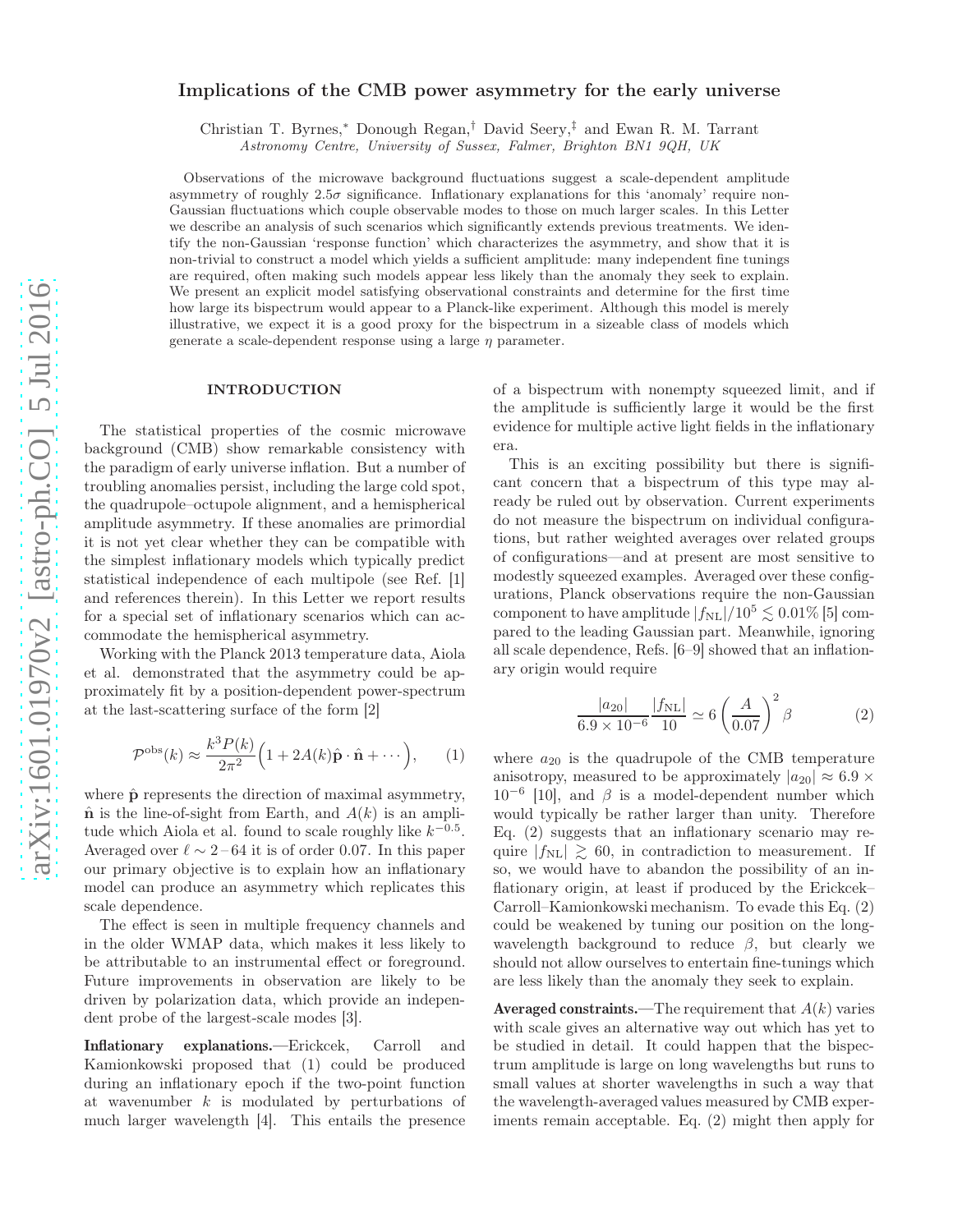a small number of wavenumber configurations but would have no simple relation to observable quantities.

In this Letter we provide, for the first time, an analysis of the CMB temperature bispectrum generated by a scale- and shape-dependent primordial bispectrum which is compatible with the modulation  $A(k)$ . We do this by constructing an explicit model which can be contrived to match all current observations, and also serves as a useful example showing the complications which are encountered. Despite its contrivance, we expect the bispectrum produced by this model to be a good proxy for the bispectrum generated in a much larger class of successful scenarios producing scale-dependence through a large, negative  $\eta$ -parameter. If the model can be embedded within a viable early universe scenario, we show that it can explain the asymmetry without introducing tension with the  $f_{\text{NL}}$  or low- $\ell$  amplitude constraints (the 'Grischuk–Zel'dovich' effect).

In this Letter we focus on the simplest possibility that the non-Gaussian fluctuations of a single field generate the asymmetry, although we allow a second field to generate the Gaussian part of the curvature perturbation. Generalizations and further details are presented in a longer companion paper [11].

#### GENERATING THE ASYMMETRY

We denote the field with scale-dependent fluctuations by  $\sigma$ , and take it to substantially dominate the bispectrum for the observable curvature perturbation  $\zeta$ . The  $\zeta$ two-point function  $\langle \zeta(\mathbf{k}_1)\zeta(\mathbf{k}_2)\rangle = (2\pi)^3 \delta(\mathbf{k}_1 + \mathbf{k}_2) P(k)$ can depend on  $\sigma$ , or alternatively on any combination of  $\sigma$  and other Gaussian fields. The question to be resolved is how  $P(k)$  responds to a long-wavelength background of  $\sigma$  modes which we write  $\delta \sigma(\mathbf{x})$ .

Response function.—In Ref. [11] we show that this response can be computed using the operator product expansion ('OPE'), and expressed in terms of the ensembleaveraged two- and three-point functions of the inflationary model. We focus on models in which the primary effect is due to the amplitude of the long-wavelength background rather than its gradients. Since the perturbation is small it is possible to write

$$
P(k, \mathbf{x}) = P(k) \Big( 1 + \delta \sigma(\mathbf{x}) \rho_{\sigma}(k) + \cdots \Big). \tag{3}
$$

We call  $\rho_{\sigma}(k)$  the 'response function'. It can be regarded as the derivative d ln  $P(k)/d\sigma$ . The OPE gives [11]

$$
\rho_{\sigma}(k) \simeq \frac{1}{P(k)} [\Sigma^{-1}(k_L)]_{\sigma\lambda} B^{\lambda}(k, k, k_L) \quad \text{if } k \gg k_L, \tag{4}
$$

where a sum over  $\lambda$  is implied, and  $\Sigma^{\alpha\beta}$  and  $B^{\alpha}$  are spectral functions for certain mixed two- and three-point correlators of  $\zeta$  with the light fields of the inflationary model (and their momenta), which we collectively denote  $\delta\phi^{\alpha},^1$ 

$$
\langle \delta \phi^{\alpha}(\mathbf{k}_1) \delta \phi^{\beta}(\mathbf{k}_2) \rangle = (2\pi)^3 \delta(\mathbf{k}_1 + \mathbf{k}_2) \Sigma^{\alpha \beta}
$$
 (5a)

$$
\langle \delta \phi^{\alpha}(\mathbf{k}_1) \zeta(\mathbf{k}_2) \zeta(\mathbf{k}_3) \rangle = (2\pi)^4 \delta(\mathbf{k}_1 + \mathbf{k}_2 + \mathbf{k}_3) B^{\alpha}.
$$
 (5b)

Eq. (4) is one of our principal new results. It enables us to extend the analysis of inflationary models beyond those already considered in the literature to cases with nontrivial, scale-dependent correlation functions. The conditions under which it applies are discussed in more detail in Ref. [11].

In the special case of a slow-roll model in which a single field generates all perturbations, it can be shown that the right-hand side of (4) is related to the reduced bispectrum,

$$
\rho_{\sigma}(k) = \frac{12}{5} f_{\rm NL}(k, k, k_L), \quad k \gg k_L,
$$
 (6)

where  $f_{\text{NL}}(k_1, k_2, k_3)$  is defined by

$$
\frac{6}{5}f_{\rm NL}(k_1, k_2, k_3) \equiv \frac{B(k_1, k_2, k_3)}{P(k_1)P(k_2) + 2 \text{ cyclic perms}}.\tag{7}
$$

Notice that, for a generic  $B(k_1, k_2, k_3)$ , the reduced bispectrum defined this way has no simple relation to any of the amplitudes  $f_{\text{NL}}^{\text{local}}, f_{\text{NL}}^{\text{equi}},$  etc., measured by experiment. Eq. (7) reproduces earlier results given in the literature [6, 7, 9, 12] but does not apply for the more realistic models considered in this Letter.

Long wavelength background.—To model the longwavelength background we take

$$
\delta\sigma(\mathbf{x}) \approx E \mathcal{P}_{\sigma}^{1/2}(k_{\mathrm{L}}) \cos(\mathbf{k}_{\mathrm{L}} \cdot \mathbf{x} + \vartheta)
$$
 (8)

where  $E$  labels the 'exceptionality' of the amplitude, with  $E = 1$  being typical and  $E \gg 1$  being substantially larger than typical. We take the wavenumber  $k<sub>L</sub>$  to be fixed. The phase  $\vartheta$  will vary between realizations, and the Earth is located at  $\mathbf{x} = 0$ .

The last-scattering surface is at comoving radius  $x_{\text{ls}} \approx$ 14, 000 $h\text{ Mpc}^{-1}$ . Evaluating (3) and (8) on this surface at physical location  $\mathbf{x} = x_{\text{ls}}\hat{\mathbf{n}}$ , and assuming  $\alpha \equiv$  $x_{\text{ls}}k_{\text{L}}/2\pi < 1$  so that the wavelength associated with  $k_{\text{L}}$ is somewhat larger than  $x_{\text{ls}}$ , we obtain

$$
P(k, \mathbf{x}) = P(k) \Big( 1 - C(k) + 2A(k) \frac{\mathbf{x} \cdot \hat{\mathbf{k}}_L}{x_{ls}} + \cdots \Big). \tag{9}
$$

The quantities  $A(k)$  and  $C(k)$  are determined in terms of the response  $\rho_{\sigma}$  and long-wavelength background by

$$
A(k) = \pi \alpha E \mathcal{P}_{\sigma}^{1/2}(k_{\text{L}}) \rho_{\sigma}(k) \sin \vartheta
$$
 (10a)

$$
C(k) = -A(k)\frac{\cos\vartheta}{\pi\alpha\sin\vartheta}.
$$
 (10b)

<sup>&</sup>lt;sup>1</sup> In the restricted setup we are describing, where only  $\sigma$  has a nonnegligible bispectrum, the sum over  $\lambda$  in Eq. (4) would include the field  $\sigma$  and its momentum.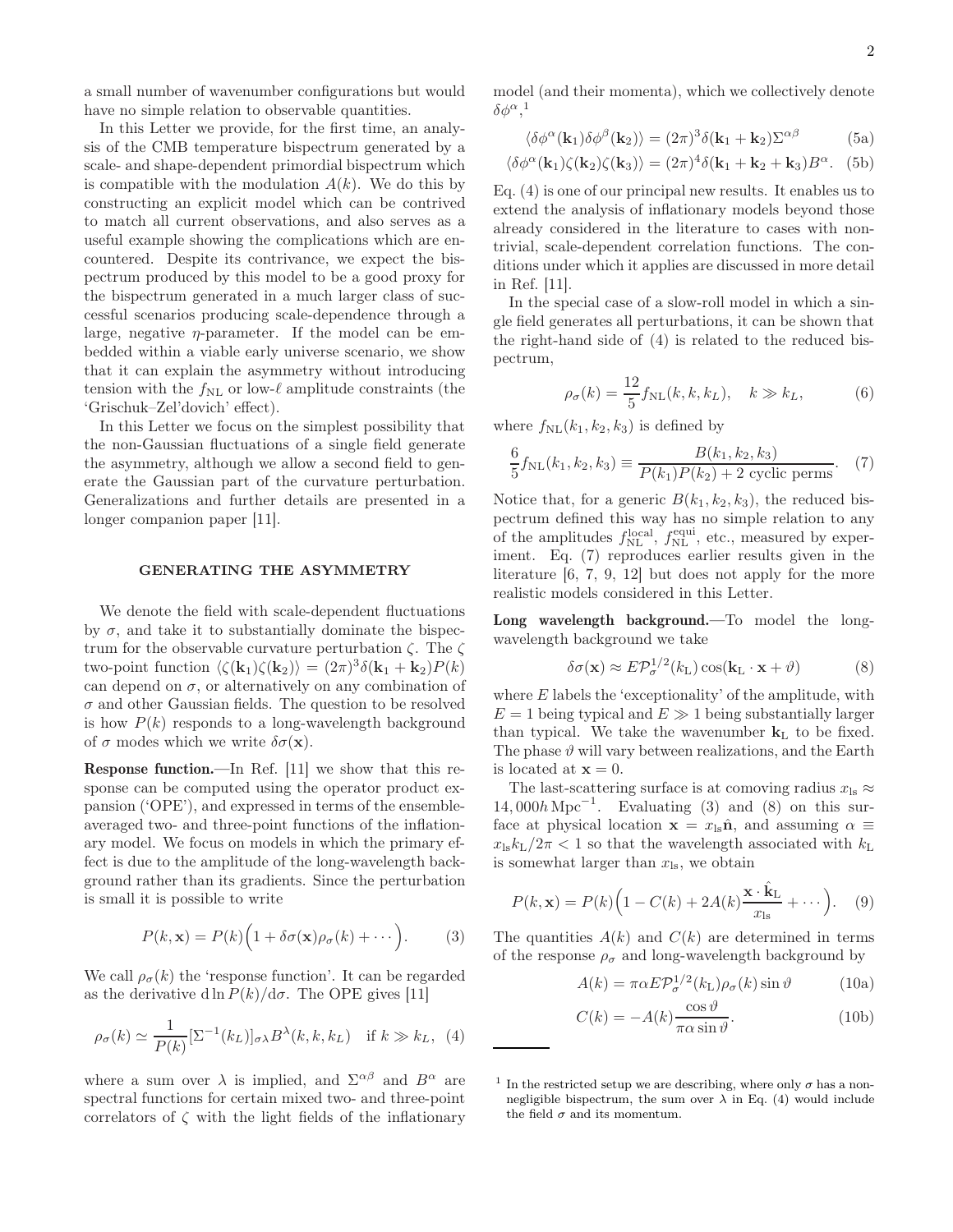Both A and C share the same scale-dependence, so it is possible that  $C(k)$  could be used to explain the lack of power on large scales [7, 12]. If so, the model could simultaneously explain two anomalies—although this would entail a stringent constraint on  $\alpha$  in order that  $C(k)$  does not depress the power spectrum too strongly at small  $\ell$ . The relative amplitude of  $A(k)$  and  $C(k)$  depends on the unknown phase  $\vartheta$  and our assumption of the form (8), but the observation that they scale the same way with k constitutes a new and firm prediction for all models which explain the power asymmetry by modulation from a single super-horizon mode.

#### BUILDING A SUCCESSFUL MODEL

Single-source scenarios.—In the case where one field dominates the two- and three-point functions of  $\zeta$ , the bispectrum is equal in squeezed and equilateral configurations [13, 14]. Therefore

$$
\rho_{\sigma} = \frac{12}{5} f_{\rm NL}(k, k, k_L) = \frac{12}{5} f_{\rm NL}(k, k, k), \qquad (11)
$$

and the asymmetry scales in the same way as the equilateral configuration  $f_{\text{NL}}(k, k, k)$ . If the scaling is not too large it can be computed using [15]

$$
\frac{d\ln|f_{\rm NL}|}{d\ln k} = \frac{5}{6f_{\rm NL}} \sqrt{\frac{r}{8}} \frac{M_{\rm P}^3 V'''}{3H^2},\tag{12}
$$

where  $r \lesssim 0.1$  is the tensor-to-scalar ratio. To achieve strong scaling we require  $M_P^3 V'''/(3H^2) \gg 1$ . But within a few e-foldings this will typically generate an unacceptably large second slow-roll parameter  $\eta_{\sigma}$ , defined by

$$
\eta_{\sigma} = \frac{M_{\rm P}^2 V''}{3H^2}.
$$
\n(13)

Therefore it will spoil the observed near scale-invariance of the power spectrum.

As a specific example, a self-interacting curvaton model was studied in Ref. [16]. This gave rise to many difficulties, including logarithmic running of  $f_{NL}(k, k, k)$ with  $k$ —which is not an acceptable fit to the scale dependence of  $A(k)$  [2]. Even worse, because (12) is large only when  $f_{\text{NL}}$  is suppressed below its natural value, both the trispectrum amplitude  $g_{NL}$  and the quadrupolar modulation of the power spectrum were unacceptable. In view of these difficulties we will not pursue single-source models further.

Multiple-source scenarios.—In multiple-source scenarios there is more flexibility. If different fields contribute to the power spectrum and bispectrum it need not happen that a large  $\eta_{\sigma}$  necessarily spoils scale-invariance. In these scenarios  $\rho_{\sigma}$  no longer scales like the reduced

bispectrum, but rather its square-root  $f_{\text{NL}}(k, k, k)^{1/2}$ . Therefore

$$
\frac{d \ln A}{d \ln k} \approx \frac{1}{2} \frac{d \ln |f_{\rm NL}(k, k, k)|}{d \ln k} \approx \frac{d \ln (\mathcal{P}_\sigma / \mathcal{P})}{d \ln k} \approx 2\eta_\sigma - (n_s - 1)
$$
\n(14)

where P is the dimensionless power spectrum,  $n_s - 1 \simeq$  $-0.03$  is the observed scalar spectral index and  $\eta_{\sigma}$  was defined in Eq. (13). If we can achieve a constant  $\eta_{\sigma} \approx -0.25$ while observable scales are leaving the horizon then it is possible to produce an acceptable power-law for  $A(k)$ . For further details of these scaling estimates for  $A(k)$  see Kenton et al. [17] or Ref. [11].

A simple potential with large constant  $\eta_{\sigma}$  is

$$
W(\phi,\sigma) = V(\phi) \left(1 - \frac{1}{2} \frac{m_{\sigma}^2 \sigma^2}{M_{\rm P}^4}\right). \tag{15}
$$

The inflaton  $\phi$  is taken to dominate the energy density and therefore drives the inflationary phase. Initially  $\sigma$ lies near the hilltop at  $\sigma = 0$ , so its kinetic energy is subdominant and  $\epsilon \approx M_P^2 V_\phi^2 / V^2$ . (Here  $\epsilon = -\dot{H}/\dot{H}^2$  is the conventional slow-roll parameter.) As inflation proceeds σ will roll down the hill like  $\sigma(N) = \sigma_* e^{-\eta_{\sigma} N}$ , where ' $\star$ ' denotes evaluation at the initial time and N measures the number of subsequent e-folds.

To keep the  $\sigma$  energy density subdominant we must prevent it rolling to large field values, which implies that  $\sigma_{\star}$  must be chosen to be very close to the hilltop. But the initial condition must also lie outside the diffusiondominated regime, meaning the classical rolling should be substantially larger than quantum fluctuations in  $\sigma$ . This requires  $|d\sigma/dN| \gg H_{\star}/2\pi$ . In combination with the requirement that  $\sigma$  remain subdominant in the observed power spectrum, we find that  $\sigma_{\star}$  should be chosen so that  $|\sigma_{\star}| \gtrsim \sqrt{\epsilon_{\star} P} M_{\text{P}}/|\eta_{\sigma}|$ . For typical values of  $\epsilon = 10^{-2}$  and  $\eta_{\sigma} = -0.25$  this requires  $|\sigma(60)| \gtrsim 100 M_{\rm P}$  which is much too large. The problem can be ameliorated by reducing  $\epsilon_{\star}$ , but then  $\sigma$  contributes significantly to  $\epsilon$  during the inflationary period. This reduces the bispectrum amplitude to a tiny value, or causes  $\sigma$  to contaminate the power spectrum and spoil its scale invariance [11].

A working model.—To avoid these problems, consider a potential in which the effective mass of the  $\sigma$  field makes a rapid transition. An example is

$$
W = W_0 \left( 1 + \frac{1}{2} \eta_\phi \frac{\phi^2}{M_\text{P}^2} \right) \left( 1 + \frac{1}{2} \eta_\sigma(N) \frac{\sigma^2}{M_\text{P}^2} \right), \quad (16)
$$

where  $\eta_{\sigma}(N)$  is chosen to be  $-0.25$  while observable scales exit the horizon, later running rapidly to settle near −0.08. (For a concrete realization see Ref. [11].) We take the transition to occur roughly 16 e-folds after the largest observable scales exited the horizon. The field  $\phi$ will dominate the Gaussian part of  $\zeta$  and its mass should be chosen to match the observed spectral index.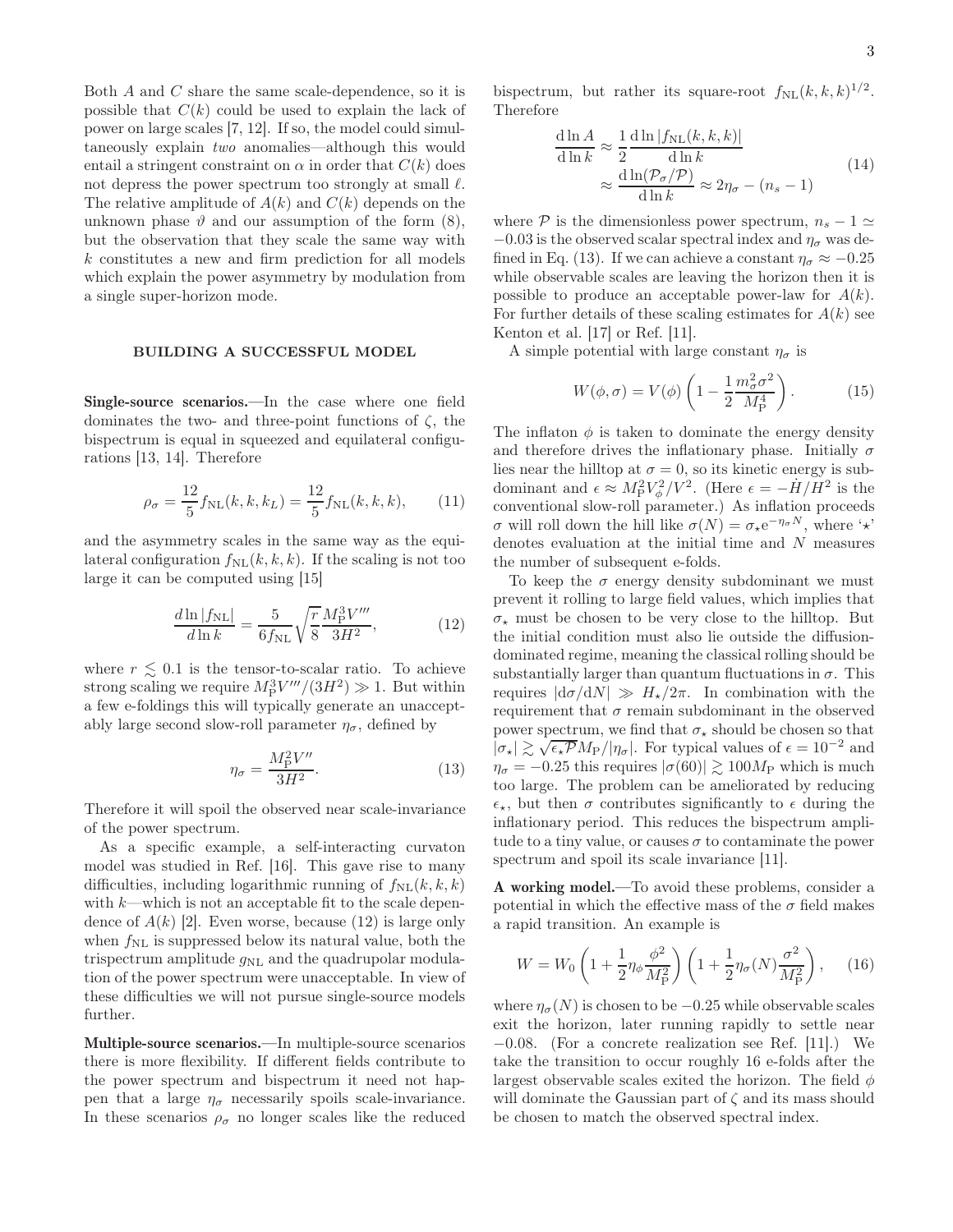Although simple and illustrative, this model is not trivial to embed in a fully realistic early universe scenario. The required initial value of  $\sigma$  is only a little outside the quantum diffusion regime which may lead to unwanted observable consequences. Also, not all isocurvature modes decay by the end of the inflationary epoch so (16) should be completed by a specification of the reheating model, and it is possible this could change the prediction for the n-point functions. But, assuming these problems are not insurmountable, we can accurately compute the bispectrum generated by (16). Our predictions then apply to any successful realization of this scenario.

**Estimator for**  $f_{\text{NL}}^{\text{local}}$ . The most urgent question is whether the bispectrum amplitude is compatible with present constraints for  $f_{\rm NL}^{\rm local}$ ,  $f_{\rm NL}^{\rm equi}$ , etc., which as explained above are weighted averages over the bispectrum amplitude on groups of related configurations. At present the strongest constraints apply to  $f_{\text{NL}}^{\text{local}}$  which averages over modestly squeezed configurations.

To determine the response of these estimators we construct a Fisher estimate. We numerically compute ∼  $5 \times 10^6$  bispectrum configurations for (16) covering the range from  $\ell \sim 1$  to  $\ell \sim 7000$  and use these to predict the observed angular temperature bispectrum.

For a choice of parameter values which generate the correct amplitude and scaling of  $A(k)$ , we find that a Planck-like experiment would measure order-unity values,

$$
\hat{f}_{\rm NL}^{\rm local} = 0.25, \quad \hat{f}_{\rm NL}^{\rm equi} = 0.6, \quad \hat{f}_{\rm NL}^{\rm ortho} = -1.0. \tag{17}
$$

These estimates are our second principal result. They are one to two orders of magnitude smaller than previous estimates based on Eq. (2), and are easily compatible with present-day constraints. The difference comes from the strong running of the bispectrum amplitude required for compatibility with  $A(k)$ , and also the growing number of bispectrum configurations available at large  $\ell$ . This means that the signal-to-noise tends to be dominated by the largest- $\ell$  configurations where the amplitude is small, depressing the final weighted average; in fact, we find that the reduced bispectrum amplitude near the Planck pivot scale  $\ell \sim 700$  is a fair predictor for the averages (17).

We find that it is possible to simultaneously satisfy observational constraints on the amplitude of low-ℓ multipoles of the power spectrum [11]. For example, choosing  $\alpha = 0.01$  (which makes the wavelength of the modulating mode roughly 100 times the distance to the lastscattering surface) requires an exceptionality  $E \approx 300$  to match the measured amplitude of  $A(k)$ . A value for E in this range would likely require further new physics, but it could perhaps be reduced to a value of order 10 by increasing the bispectrum amplitude. For these parameter choices the low- $\ell$  suppression  $C(k)$  may be larger than the approximate bound  $C(k) \lesssim 0.14$  suggested by Contaldi et al. [18]. (There is some uncertainty regarding the

precise numerical bound, because the result of Contaldi et al. assumed the BICEP measurement of r which is now known to have been confused by dust.) If necessary this would apparently have to be mitigated by tuning our position on the long-wavelength mode.

Finally, we note that although the precise bispectrum used in our analysis applies to the specific model (16), any model which generates scale dependence through a large  $\eta_{\sigma}$  is expected to produce a similar shape. Therefore, despite the contrivances of our example, we expect our conclusions to be robust and apply much more generally.

#### **CONCLUSIONS**

The CMB power asymmetry is a puzzling feature which may impact on our understanding of the very early universe. The most popular inflation-based explanations deploy the Erickcek–Carroll–Kamionkowski mechanism, in which a single super-horizon mode of exceptional amplitude modulates the small-scale power spectrum (see Ref. [19] for a generalization to include all superhorizon modes). But until now, comparisons of the scenario with observation have not accounted for the scale-dependence of the asymmetry—or the bispectrum which is responsible for it. This is a necessary feature of the model. Previous analyses based on Eq. (2) have suggested the required bispectrum amplitude may be incompatible with observation, but it has not been clear how the inclusion of scale-dependence would modify this conclusion.

In this Letter we have presented a direct determination of the response function which couples the asymmetry to the ensemble-averaged bispectrum and the super-horizon mode. We have presented an illustrative example which satisfies all current observational constraints, and which can be used to obtain precise predictions for the primordial bispectrum. Using this to predict the angular bispectrum of the CMB temperature anisotropy we have confirmed that the bispectrum amplitude is well within the bounds set by current Planck data.

Although this bispectrum strictly applies for the step model (16) we believe it to be a good proxy for any inflationary explanation of the asymmetry which uses a large  $\eta$  parameter to generate the scale dependence. Our results show that such scenarios involve much less tension with observation than would be expected on the basis of (2). Nevertheless, this does not mean that an inflationary explanation is automatically attractive. To build a successful model we have been forced to make a number of arbitrary choices, including the initial and final values of the  $\sigma$  mass, and the location and rapidity of the transition. It is also unclear whether this inflationary model can be embedded within a viable early universe scenario, which should include at least initial conditions for the inflationary era and a description of how reheating connects it to a subsequent radiation epoch. In our present state